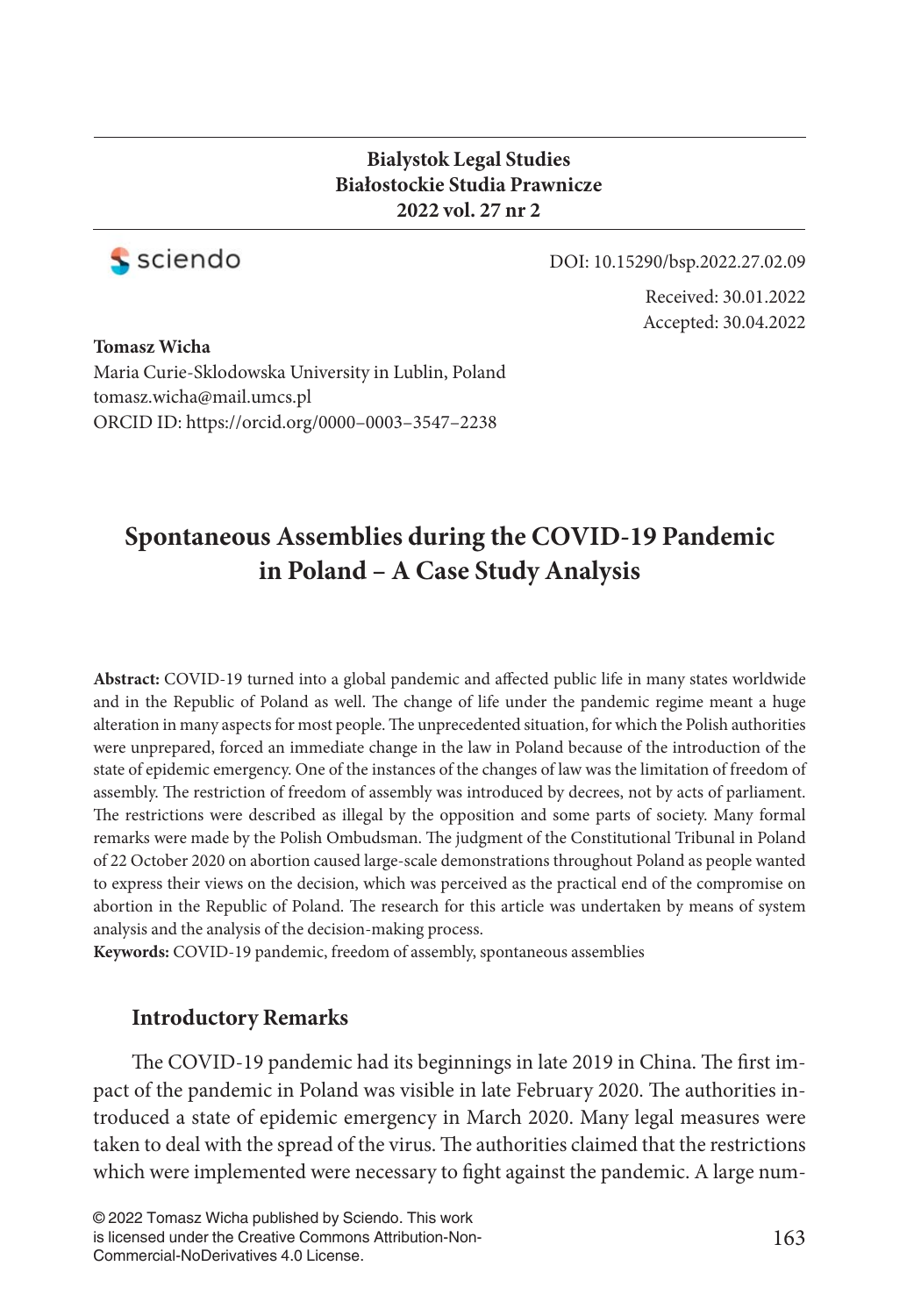Tomasz Wicha

ber of legal regulations were therefore adopted to combat the spread of the virus.<sup>1</sup> The legal framework for restrictions changed many times during the pandemic and implicated many changes in public and private affairs in Poland.<sup>2</sup> The government decided to implement many measures which restricted the freedom guaranteed by the Constitution of the Republic of Poland. The authorities were not eager to introduce a state of emergency on the territory of Poland. Instead, the state of epidemic emergency was announced, which was not the proper legal constitutional basis and would restrict human rights even under such unprecedented and unexpected circumstances such as a pandemic.<sup>3</sup> Some of the applied changes were not fully communicated to the public and the issue of disinformation and the vast amount of fake news became a serious difficulty.<sup>4</sup> Moreover, there was a problem with the legal framework for the implemented restrictions of selected aspects of freedom, e.g. the freedom for the organisation of spontaneous assemblies.<sup>5</sup>

It is of utmost importance to examine the following research questions:

- What were the implications of the changes of law introduced by the government as anti-Covid measures and the outcomes of the legal changes in the context of the political rights and freedom to organise a spontaneous assembly? How did the ban on spontaneous assemblies affect the protection of human rights in Poland, in particular political rights?
- Did the introduced ban on spontaneous assemblies have any effect on the public arena of Poland, especially on the intensification of the internal po-

<sup>1</sup> K. Urbaniak and M. Urbaniak, Limitation of human and civil rights and freedoms during the pandemic in Poland, 'Przegląd Prawa Konstytucyjnego' 2021, vol. 64, no. 6, pp. 329–340.

<sup>2</sup> S. Trociuk, Prawa i wolności w stanie epidemii, Warsaw 2021, pp. 15–110; Ł. Goździaszek, Electronic signature of the taxpayer in times of COVID-19, 'Bialystok Legal Studies' 2021, vol. 26, no. 4, pp. 111-120; M. Ofiarska, Government Fund for Local Investments - legal aspects of financial support for local government investment projects during the COVID-19 pandemic, 'Bialystok Legal Studies' 2021, vol. 26, no. 4, pp. 140–162; T. Gwóźdź, Special legal solutions introduced in regard to the relationship with COVID-19 affecting municipal budgets – selected issues, 'Bialystok Legal Studies' 2021, vol. 26, no. 4, pp. 163–178; P. Dąbrowska-Kłosińska, A. Grzelak and A. Nimark, The use of COVID-19 digital applications and unavoidable threats to the protection of health data and privacy, 'Bialystok Legal Studies' 2021, vol. 26, no. 3, pp. 61–94; P. Pawluczuk-Bućko, The impact of the pandemic on economic crime, 'Bialystok Legal Studies' 2021, vol. 26, no. 6, pp. 71–84.

<sup>3</sup> A. Gajda, Restrictions on human rights and freedoms during the time of epidemic in Poland, 'Przegląd Prawa Konstytucyjnego' 2020, vol. 57, no. 5, pp. 17–27.

<sup>4</sup> Read more: M. Barańska, The subjective dimension of fake news, 'Studia Iuridica Lublinensia' 2021, vol. 30, no. 5, pp. 53–74.

<sup>5</sup> Compare: Państwo prawa i prawa człowieka w czasach koronawirusa, 24 June 2020, https://bip. brpo.gov.pl/pl/content/panstwo-prawa-i-prawa-czlowieka-w-czasach-koronawirusa (accessed 20.02.2022); Państwo prawa i prawa człowieka w czasach koronawirusa – prof. A. Bodnar (RPO) i prof. E. Łętowska, 24 June 2020, https://www.youtube.com/watch?v=JRJbf0oEILQ (accessed 30.01.2022).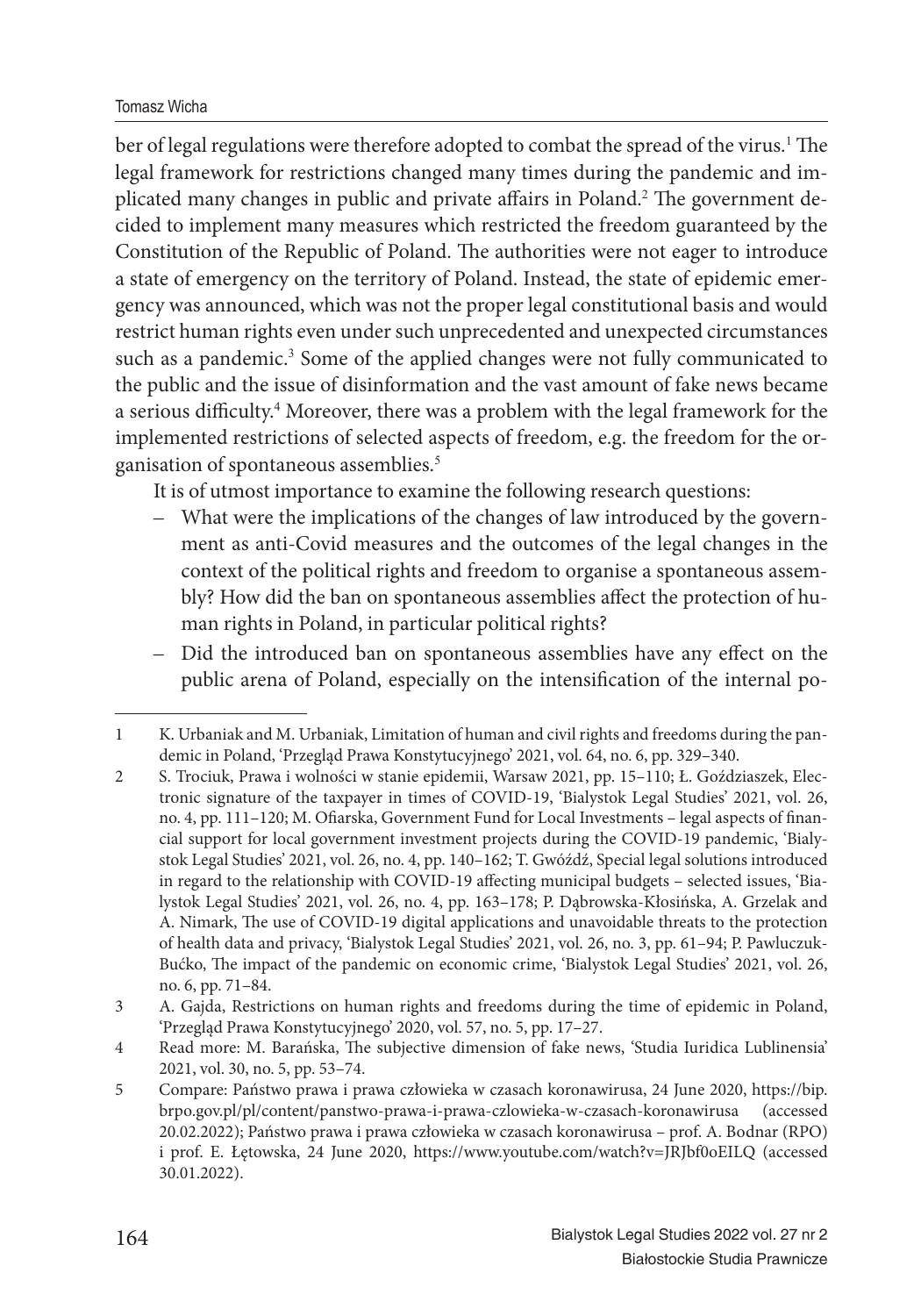litical conflict in Poland? What are the core implications of the situation in which the political rights guaranteed by the Constitution are suspended?

– Did the government justify the introduction of the ban on spontaneous assemblies? How did the government react in the case of a spontaneous assembly such as the one after the Constitutional Tribunal Judgment on Abortion (22 October 2020)? What were the consequences and implications of the assemblies organised after the judgment on abortion?

## **1. The Notion of a Spontaneous Assembly**

After the period of transformation, it was certain that there was a necessity to secure freedom of assembly to the Polish nation.<sup>6</sup> The freedom of assembly remained one of the rights which was guaranteed not only in the state constitutions but in international law as well.<sup>7</sup> The notion of a spontaneous assembly refers to an assembly which is organised without prior registration. $^8$  The goal of such an assembly is to react ad hoc to an event which affects a particular group who wishes to publicly show their satisfaction or dissatisfaction with the event.<sup>9</sup> Naturally, through the public presentation of discontent, there is a likelihood that the number of the people demonstrating increases. A spontaneous assembly might be a reaction to the adoption of a law, a statement by the representatives of an institution or a court judgment. By participating in the spontaneous assembly, people have the opportunity to express opinions and display their discontent publicly. The core issue of such a type of assembly is to react to unforeseen events or a sequence of unexpected events.<sup>10</sup> The possibility to gather to protest and express views remains one of the constitutional laws in Poland.<sup>11</sup> Furthermore, article 57 of the Constitution gives everybody freedom to gather for

<sup>6</sup> A. Gajda, Important amendments in Polish regulation of freedom of assembly, 'Przegląd Prawa Konstytucyjnego' 2016, vol. 34, no. 6, p. 335.

<sup>7</sup> A. Łukaszczuk, Zgromadzenia spontaniczne w orzecznictwie Europejskiego Trybunału Praw Człowieka i ich wpływ na Polską regulację prawną, (in:) R. Balicki and M. Jabłoński (eds.), Wolność zgromadzeń, Wrocław 2018, pp. 105–116; M. Gołda-Sobczak, Zgromadzenia publiczne w polskim systemie prawnym i ich znaczenie dla kultury i sztuki, 'Środkowoeuropejskie Studia Polityczne' 2014, no. 2, pp. 151–168; A. Malkiewicz-Jaros, O wolności zgromadzeń w aspekcie teorii formalizmu, pozytywizmu prawniczego i prawa natury, (in:) R. Balicki and M. Jabłoński (eds.), Wolność zgromadzeń*…, op. cit.*, pp. 13–26.

<sup>8</sup> A spontaneous assembly cannot be mistaken with a crowd which is spontaneous as well but is accidental and random; compare: Helsińska Fundacja Praw Człowieka, Prawo o zgromadzeniach. Praktyczny przewodnik, Warsaw 2017, pp. 12–13.

<sup>9</sup> B. Kołaczkowski, The new notion and classification of assemblies, 'Adam Mickiewicz University Law Review' 2016, pp. 107–108.

<sup>10</sup> A. Bodnar and M. Ziółkowski, Zgromadzenia spontaniczne, 'Państwo i Prawo' 2018, no. 5, p. 38.

<sup>11</sup> The Constitution of the Republic of Poland, art. 54 (Journal of Law from 1997, no. 78, pos. 483).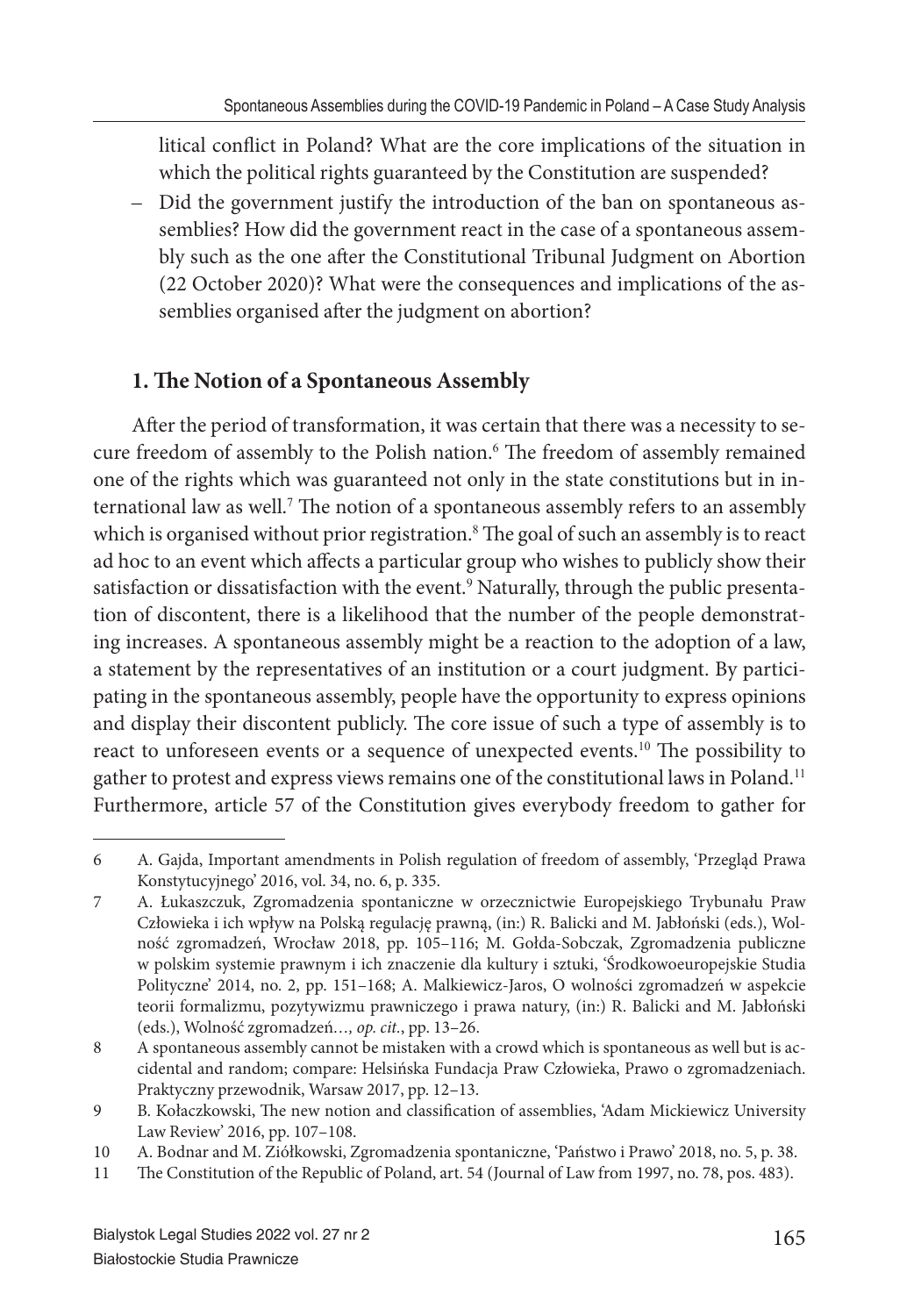peaceful assemblies and participate in them and the restriction or limitation of such freedom is possible only by an act of parliament (not by decree).<sup>12</sup>

The notion of a spontaneous assembly comes from the notion present in literature which was classified as an urgent assembly.<sup>13</sup> There is a definition of a spontaneous assembly in the law on assemblies operating in Poland since 2015. The notion of an assembly refers to a situation where a group of people gather in an open space which is available for everybody who wishes to join the group in order to express a view or present an opinion on public affairs. A spontaneous assembly is a particular type of assembly where the assembly is triggered by an urgent event which was not predicted. The legislator did not specify exact reasons which ought to occur to classify an assembly a spontaneous one, but it was stated that the event is somewhat connected with the public sphere. The organisation of the spontaneous assembly as an urgent follow-up for the event which triggered some social movement is perceived as necessary for the public debate, and the delay of such an activity would have an impairing impact on the public sphere.<sup>14</sup>

There is no notification of a spontaneous assembly.<sup>15</sup> Still, the legislator protects the assemblies organised in a normal or a simplified mode. That was the reason for the would-be ban on possible disturbances at a registered assembly by the people participating in a spontaneous assembly. Furthermore, such disturbances are classified as a sufficient reason to dissolve a spontaneous assembly.<sup>16</sup>

The organisation of numerous spontaneous assemblies definitely has political implications, even in the case in which the reason for the assembly does not directly refer to a political arena. In democratic states such as Poland every public event – planned or spontaneous – has its political implication in the context of political competition. The understanding of the key concepts in political science  $-$  a political conflict and political polarisation – helps to analyse every single issue happening on the public arena as there is no public event which is neutral for a political conflict. Therefore, the impact of the spontaneous events is important for the political market in which there is a constant struggle between those who form and support the government and those who remain against the government and form the opposition. The decision-making process is the domain of the government and there is vast inequality in the number of spontaneous assemblies supported or planned by the gov-

<sup>12</sup> Read more: The law on assemblies (Journal of Laws from 2019, pos. 631); The Constitution of the Republic of Poland, art. 57 (Journal of Law from 1997, no. 78, pos. 483).

<sup>13</sup> Compare: P. Czarny and B. Naleziński, Wolność zgromadzeń, Warsaw 1996, p. 6.

<sup>14</sup> The law on assemblies, art. 3 (Journal of Laws from 2019, pos. 631).

<sup>15</sup> Compare: M. Florczak-Wątor, Zgromadzenia cykliczne. Glosa do wyroku TK z dnia 16 marca 2017 roku, Kp 1/17, LEX/el. 2017.

<sup>16</sup> A. Rzetecka-Gil, Prawo o zgromadzeniach. Komentarz do art. 27, LEX; M. Polinceusz, Dissolving assemblies to guarantee security, 'Humanities and Social Sciences' 2020, vol. XXV, no. 3 (27), pp. 113–119.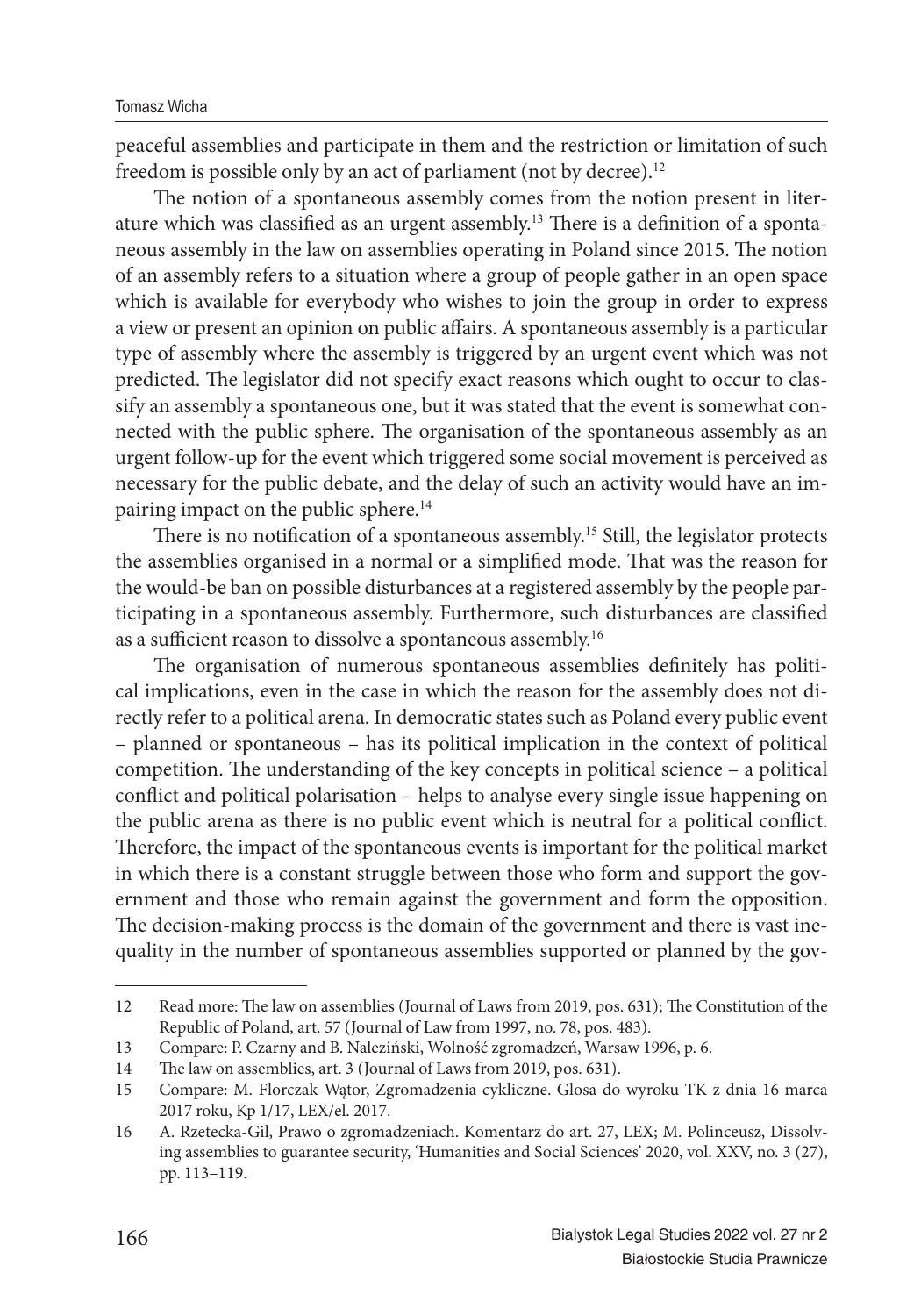ernment which are follow-up reactions to particular government decisions. Still, the system analysis and the examination of the decision-making process are necessary for the examination of the reasons and the inspirations of particular assemblies as the lack of a political decision might result in social resentment and lead to spontaneous assemblies as well.<sup>17</sup>

The core issue of the public assemblies is the possibility to react immediately to the most important events and the changes taking place in the public arena. The direct and fast reaction is often a condition for the effectiveness of the assembly. The urgent character of the assemblies is the cause of the actions of the authorities and public institutions which inform about certain facts or aspects. As soon as the aspect occurs, it may result in the need to express an opinion by means of public assembly. Where society is surprised by particular situations, spontaneous assemblies are justified.<sup>18</sup> The freedom to organise such assemblies is one of the citizens' rights which allows them to make their voices heard by the authorities.<sup>19</sup> Moreover, the freedom to organise assemblies has its individual and group dimension and is strictly connected with the idea of the pluralism of values.<sup>20</sup>

## 2. The Ban on Spontaneous Assemblies as One of the COVID-19 **Measures**

The COVID-19 measures which were introduced by the decrees of the Ministry for Health and the decrees of the Council of Ministers placed restrictions on the rights for spontaneous assemblies. The first restrictions and limitations were implemented simultaneously with the introduction of the state of epidemic emergency. There were severe doubts when the government brought in the change of law concerning the admissibility. The restrictions were appropriate for the state of emergency – the state of epidemic emergency was treated as a state of emergency but without the classification recognised in the Constitution of the Republic of Poland.<sup>21</sup> The juris-

<sup>17</sup> H.E. Zadrożniak, Zgromadzenia publiczne jako forma udziału obywateli w życiu społecznym, 'Samorząd Terytorialny' 2009, no. 5, pp. 63–70.

<sup>18</sup> List Rzecznika Praw Obywatelskich Adama Bodnara do Ministra Spraw Wewnętrznych i Administracji Mariusza Kamińskiego z dnia 23 października 2020 r. – VII.613.112.2020.MAW, https:// bip.brpo.gov.pl/sites/default/files/Do%20MSWiA%20ws.%20zgromadze%C5%84%20spontanicznych,%2023.10.2020.pdf (accessed 30.01.2022).

<sup>19</sup> R. Grabowski, Ewolucja ustawowych wolności zgromadzeń w Polsce, (in:) R. Balicki and M. Jabłoński (eds.) Wolność zgromadzeń…, *op. cit*., p. 27–36.

<sup>20</sup> J. Holocher, *In dubio pro libertata* jako dyrektywa interpretacyjna – uwagi na kanwie orzecznictwa Trybunału Konstytucyjnego, 'Przegląd Prawa Publicznego' 2019, no. 7–8, p. 87.

<sup>21</sup> Rzecznik Praw Obywatelskich, Raport RPO na temat pandemii. Doświadczenia i wnioski, Warsaw 2021, p. 7.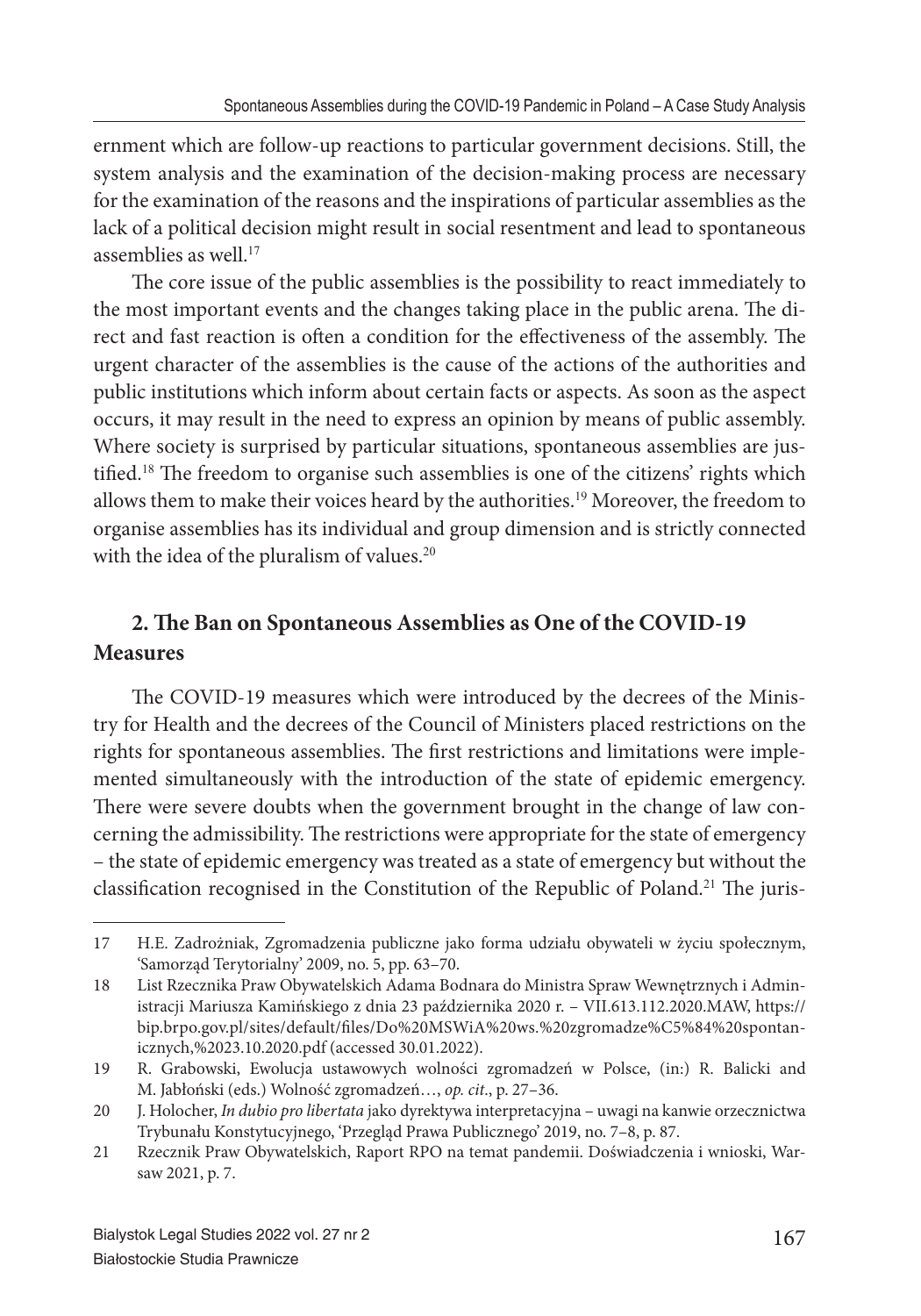prudence of the Constitutional Tribunal in Poland excluded the possibility to restrict freedom via such an indirect state of emergency.<sup>22</sup>

The absolute ban on spontaneous assemblies was evaluated critically by the Polish Ombudsman as it was established to be against the rules of the Constitution of the Republic of Poland. The ban on spontaneous assemblies was introduced by the decrees of the Council of Ministers instead of an act of parliament. The ban on spontaneous assemblies which was introduced by the decrees restricted several aspects of freedom which were guaranteed in the Constitution of the Republic of Poland.<sup>23</sup>

Additionally, the ban on spontaneous assemblies was a breach of the rule of proportionality. According to art. 31 of the Constitution of the Republic of Poland, restrictions on the use of the freedoms guaranteed in the Constitution may only be introduced when it was necessary in a democratic state. The Polish Ombudsman claimed that the introduction of the ban was excessive because ultimately the law was altered and the decrees made it possible to organise meetings and assemblies connected with professional activities or with the running of businesses.<sup>24</sup> Furthermore, it was claimed that spontaneous assemblies were a permitted and legally protected form of public assembly. The ban on spontaneous assemblies which was introduced by the decree should have been evaluated in the context of its concordance with art. 31 of the Constitution of the Republic of Poland – the restrictions of law can be limited only by an act of parliament (not a decree) and such restrictions had to fulfil the test of proportionality in a democratic state.<sup>25</sup>

In selected judgments the Supreme Administrative Court and the Highest Court of Poland reached an unequivocal conclusion – the restrictions breached the Constitution as neither the Ministry for Health nor the Council of Ministers had the power to introduce such restrictions.<sup>26</sup>

<sup>22</sup> Compare: The judgment of the Constitutional Tribunal of the Republic of Poland from 21 April 2009, K 50/07.

<sup>23</sup> List Rzecznika Praw Obywatelskich Adama Bodnara do Ministra Spraw Wewnętrznych i Administracji Mariusza Kamińskiego z dnia 23 października 2020 r. – VII.613.112.2020.MAW, https:// bip.brpo.gov.pl/sites/default/files/Do%20MSWiA%20ws.%20zgromadze%C5%84%20spontanicznych,%2023.10.2020.pdf (accessed 30.01.2022).

<sup>24</sup> *Ibidem;* M. Florczak-Wątor, Niekonstytucyjność ograniczeń praw i wolności jednostki wprowadzonych w związku z epidemią COVID-19 jako przesłanka odpowiedzialności odszkodowawczej państwa, 'Państwo i Prawo' 2020, no. 12, pp. 5–21.

<sup>25</sup> List Rzecznika Praw Obywatelskich Adama Bodnara do Ministra Spraw Wewnętrznych i Administracji Mariusza Kamińskiego z dnia 23 października 2020 r. – VII.613.112.2020.MAW, https:// bip.brpo.gov.pl/sites/default/files/Do%20MSWiA%20ws.%20zgromadze%C5%84%20spontanicznych,%2023.10.2020.pdf (accessed 30.01.2022).

<sup>26</sup> Compare: the judgments by the Supreme Administrative Court from 8 September 2021 (II GSK 1010/21; II GSK 781/21) and 23 September 2021 (II GSK 1011/21; II GSK 949/21); the judgments by the Supreme Court of Poland from 16 March 2021 (II KK 64/21), 15 April 2021 (V KK 111/21), 26 April 2021 (II KK 67/21) and 29 June 2021 (II KK 255/21).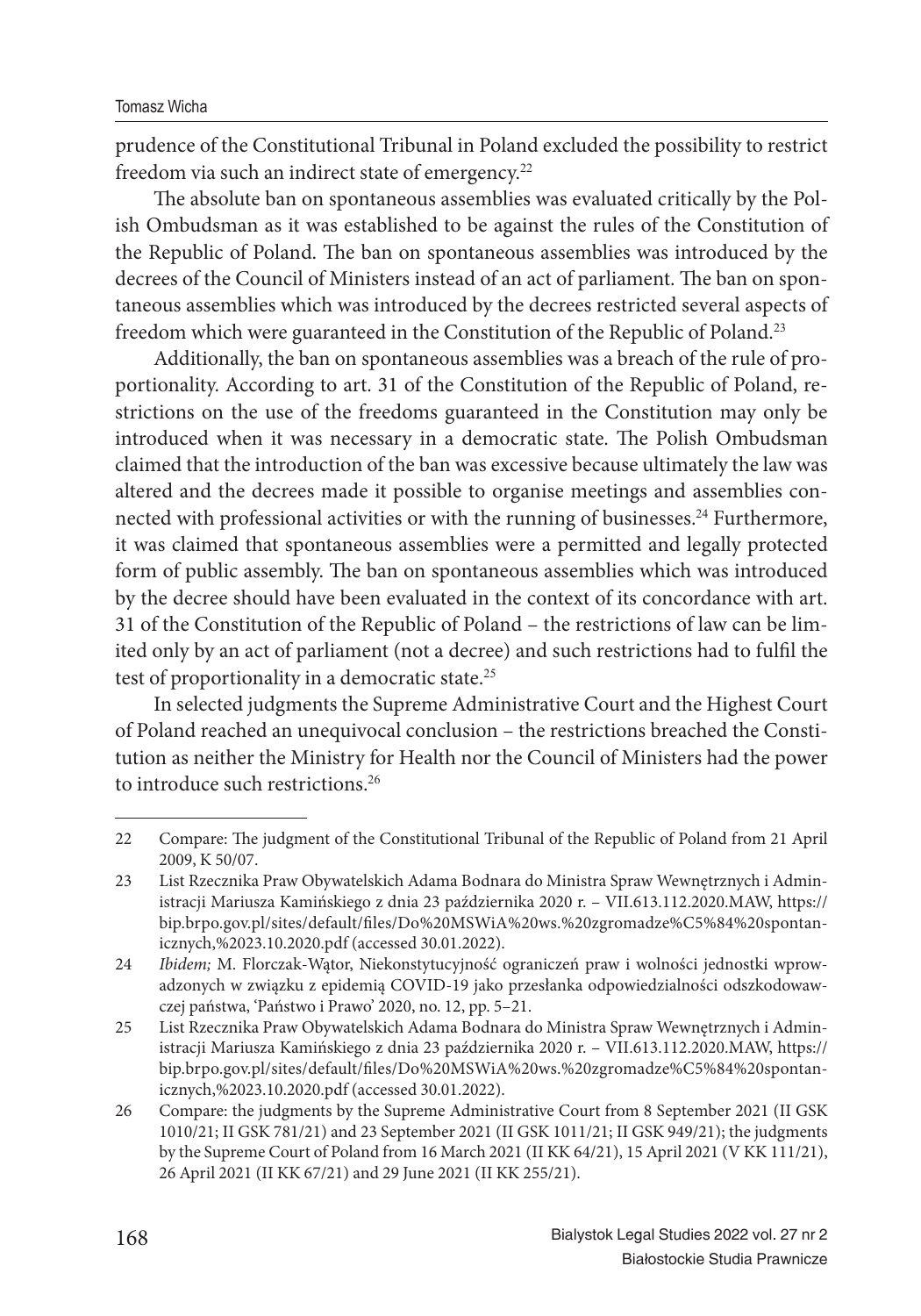## **3. Spontaneous Assemblies in Poland during the COVID-19 Pandemic – the Case of the Constitutional Tribunal on Abortion (K 1/20 – 22 October 2020)**<sup>27</sup>

Since 2015, the Constitutional Tribunal has been the subject of political conflict in the Republic of Poland.<sup>28</sup> The controversy started with the choice of judges made 'in advance' by the Sejm majority who, after the shift of power in 2015, were not accepted by the president of Poland. This was how the political struggle over the Constitutional Tribunal began. The opposition started to treat the Constitutional Tribunal as a politicised institution and, furthermore, accused the institution of being an instrument used by the ruling party in case of unsuccessful attempts to change legislation in the parliament.<sup>29</sup> The opposition claimed that instead of organising parliamentary debates on controversial issues, the ruling party (Law and Justice) made use of the Polish Constitutional Tribunal in order to implement certain sensitive laws.

There are certain issues concerning a question of conscience which are a matter of public compromise in Poland – the notion of legal abortion was one of these issues.<sup>30</sup> Still, Poland was perceived as one of the EU states with strict abortion laws. The judgment of the Polish Constitutional Tribunal of 22 October 2020 restricted the possibility to have an abortion. The announcement of the Polish Constitutional Tribunal strongly divided the nation and caused large-scale demonstrations in many locations in Poland – mainly in big cities. The judgment of the Constitutional Tribunal in Poland was presented by the opposition as the end of the 'abortion compromise' which had existed since 1993 and 1996.<sup>31</sup>

<sup>27</sup> R. Adamus, Przesłanka eugeniczna (embriopatologiczna) jako przesłanka legalnego przerywania ciąży – glosa do wyroku Trybunału Konstytucyjnego z 22.10.2020 r. (K 1/20), 'Palestra' 2020, no. 11.

<sup>28</sup> Compare: Poland: Constitutional Tribunal is illegitimate, unfi t to interpret Constitution, https:// www.europarl.europa.eu/news/en/press-room/20211015IPR15016/poland-constitutional-tribunal-is-illegitimate-unfit-to-interpret-constitution (accessed 30.01.2022).

<sup>29</sup> See: W. Czuchnowski, 'Trybunał zagwarantował PiS bezkarność', 17 July 2018, https://wyborcza. pl/7,75398,23683227,trybunal-konstytucyjny-zagwarantowal-pis-bezkarnosc.html (accessed 30.01.2022); Historia o tym, jak PiS podporządkował sobie Trybunał Konstytucyjny, 30 November 2016, https://www.polityka.pl/tygodnikpolityka/kraj/1685206,1,historia-o-tym-jak-pis-podporzadkowal-sobie-trybunal-konstytucyjny.read (accessed 20.01.2022).

<sup>30</sup> Compare: E. Korolczuk, Explaining mass protests against abortion ban in Poland: the power of connective action, 'Zoon Politikon', 2016, no. 7, pp. 91-113; Z. Kinowska-Mazaraki, The Polish Paradox: From a Fight for Democracy to the Political Radicalization and Social Exclusion, 'Social Sciences' 2021, no. 10, pp. 2–16.

<sup>31</sup> Compare: The judgment of the Constitutional Tribunal of the Republic of Poland from 28 May 1997, K 26/96.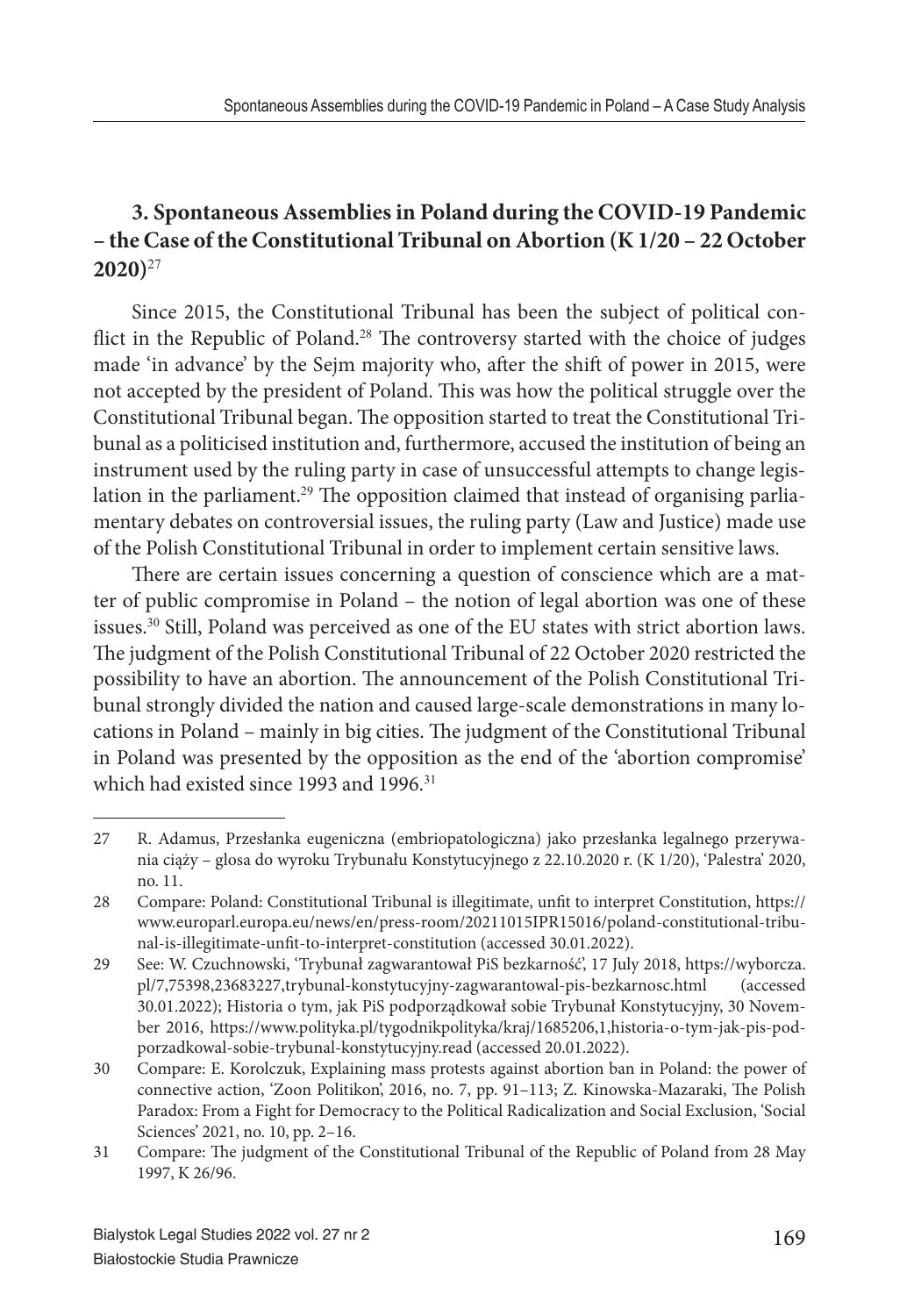The Polish Constitutional Tribunal announced that one of the three exceptions which formed the compromise on abortion in contemporary Poland was classified as unconstitutional. Before the judgment, abortion was possible when prenatal tests indicated either a high probability of irreversible and severe impairment of the foetus or an incurable disease which was life-threatening. This represented a significant change in the legal system in Poland. As a result of the ruling, abortion is only permitted in two cases: 1) when the pregnancy was a result of a prohibited act, e.g. incest or rape; 2) when the pregnancy posed a threat to the life or health of a woman.

The COVID-19 pandemic statistics in Poland in October 2020 were not positive. Every day, the Ministry for Health released statistics showing the high number of infections and deaths. At the beginning of autumn, the statistics fueled rising concerns over the pandemic among the public. Still, the Constitutional Tribunal judgment on abortion saw politicians, political observers, civil activists and many others take to the streets to show their discontent at the decision. The demonstrations were among the biggest since the fall of communism.<sup>32</sup> The protests, which initially were due to the assault on human rights, turned into a protest against the ruling party as well.<sup>33</sup>

The social reaction towards the judgment of 22 October 2020 certainly had a significant impact on Poland's political arena. Still, over time, the protests weakened, a normal trend in the dynamics of such social movements. Nevertheless, the public realised there was a violation of women's rights to make their own decisions.<sup>34</sup>

The reaction of the citizens was the subject of the initiative of the Polish Ombudsman Adam Bodnar, who wrote a formal statement to the Minister of Home Affairs and Administration.<sup>35</sup> In the letter the Polish Ombudsman referred to the reaction of the Polish police towards the spontaneous assemblies after the judgment of the Polish Constitutional Tribunal. One of the greatest concerns of the Polish Ombudsman was the use of the measures of direct coercion, e.g. tear gas, which in his opinion was unacceptable.<sup>36</sup> The other issue of concern was the great number of dem-

<sup>32</sup> M. Pronczuk, Why are there protests in Poland?, 'The New York Times', 27 Oct. 2020.

<sup>33</sup> A. Gliszczyńska-Grabias and W. Sadurski, The Judgment that wasn't (but which nearly brought Poland to a standstill) – 'Judgment' of the Polish Constitutional Tribunal of 22 October 2020, K1/20, 'European Constitutional Law Review' 2021, vol. 17, issue 1, pp. 130–131.

<sup>34</sup> *Ibidem.*

<sup>35</sup> List Rzecznika Praw Obywatelskich Adama Bodnara do Ministra Spraw Wewnętrznych i Administracji Mariusza Kamińskiego z dnia 23 października 2020 r. – VII.613.112.2020.MAW, https:// bip.brpo.gov.pl/sites/default/files/Do%20MSWiA%20ws.%20zgromadze%C5%84%20spontanicznych,%2023.10.2020.pdf (accessed 30.01.2022).

<sup>36</sup> Compare: COVID-19 nie usprawiedliwia tłumienia protestów, https://amnesty.org.pl/covid-19-nie-usprawiedliwia-tlumienia-protestow (accessed 10.01.2022); Protesty po wyroku TK – interwencja KGP, 23 October 2020, https://www.hfh r.pl/wp-content/uploads/2020/10/Protesty-po-wyroku-TK-interwencja-KGP.pdf (accessed 10.01.2022).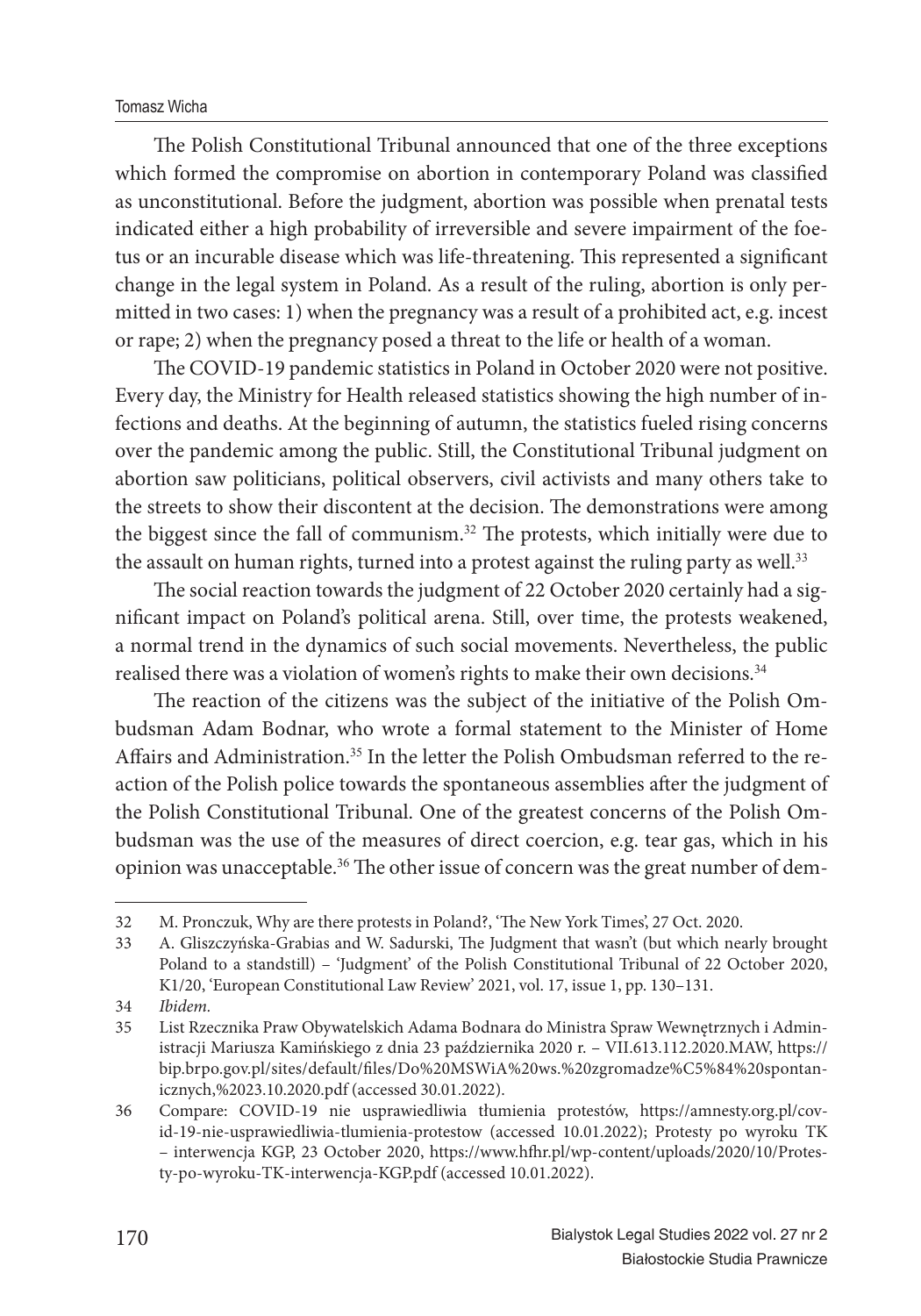onstrators who were detained.<sup>37</sup> In the opinion of the submitter, the key aspect for democracy was the possibility to organise a spontaneous assembly. The Polish Ombudsman appealed for a change in the approach of the law enforcement service.<sup>38</sup> Moreover, he claimed that the assemblies organised as a reaction to the judgment of the Constitutional Tribunal had to be spontaneous as even the simplified procedure for organising a demonstration took three days. This would make it impossible in the context of a situation which provoked people to express their discontent on the streets. The Polish Ombudsman stated that the situation resulting from the social reaction to the judgment of the Polish Constitutional Tribunal required immediate measures and reactions. These included the freedom to express one's voice, a key freedom in a democratic state.<sup>39</sup>

One of the greatest concerns of the Polish Ombudsman were the activities of the Polish police undertaken towards the protesters and called the Chief of the Polish Police to undertake measures in concordance with the Constitution of the Republic of Poland.<sup>40</sup> One of the essential elements of the democratic standard was the freedom to participate in a public assembly, which could not be restricted or limited by the decrees announced during the pandemic in Poland. Peaceful participation in such a gathering was a purely practical exemplification of the freedom guaranteed in the Constitution of the Republic of Poland.<sup>41</sup>

<sup>37</sup> List Rzecznika Praw Obywatelskich Adama Bodnara do Komendanta Stołecznego Policji Pawła Dobrodzieja z dnia 23 października 2020 r. – VII.613.112.2020.MAW, https://bip.brpo.gov.pl/ sites/default/files/%2FDo%20KSP%20ws.%20zgromadze%C5%84%20spontanicznych%2C%20 23.10.2020.pdf (accessed 30.01.2022).

<sup>38</sup> List Rzecznika Praw Obywatelskich Adama Bodnara do Ministra Spraw Wewnętrznych i Administracji Mariusza Kamińskiego z dnia 23 października 2020 r. – VII.613.112.2020.MAW, https:// bip.brpo.gov.pl/sites/default/files/Do%20MSWiA%20ws.%20zgromadze%C5%84%20spontanicznych,%2023.10.2020.pdf (accessed 30.01.2022) .

<sup>39</sup> *Ibidem*; List Rzecznika Praw Obywatelskich Adama Bodnara do Komendanta Głównego Policji Jarosława Szymczyka z dnia 4 listopada 2020 r. – VII.613.112.2020.MAW, https://bip. brpo.gov.pl/sites/default/files/Wyst%C4%85pienie%20do%20KGP%2C%204.11.2020.pdf (accessed 30.01.2022).

<sup>40</sup> Compare: T. Witkowski, Uprawnienia policji wobec zgromadzeń, (in:) R. Balicki and M. Jabłoński (eds.) Wolność zgromadzeń*…, op. cit*.

<sup>41</sup> List Rzecznika Praw Obywatelskich Adama Bodnara do Komendanta Głównego Policji Jarosława Szymczyka z dnia 4. listopada 2020 r. – VII.613.112.2020.MAW, https://bip.brpo.gov.pl/sites/default/fi les/Wyst%C4%85pienie%20do%20KGP%2C%204.11.2020.pdf (accessed 30.01.2022). As a response, the Deputy of the Commander in Chief of the police claimed the priority of the activities undertaken by the police was to ensure the safety of all taking part in the assembly and to prevent the escalation of a conflict among those who participated in the event and that the actions of the police were not aimed at the restriction to anybody to demonstrate and were within the law; compare: List Zastępcy Komendanta Głównego Policji Tomasza Szymańskiego z dnia 3 grudnia 2020 r. – Kplp-1993/1460/20/GB, https://bip.brpo.gov.pl/sites/default/files/Informacja\_RPO\_ za\_2020.pdf (accessed 30.01.2022).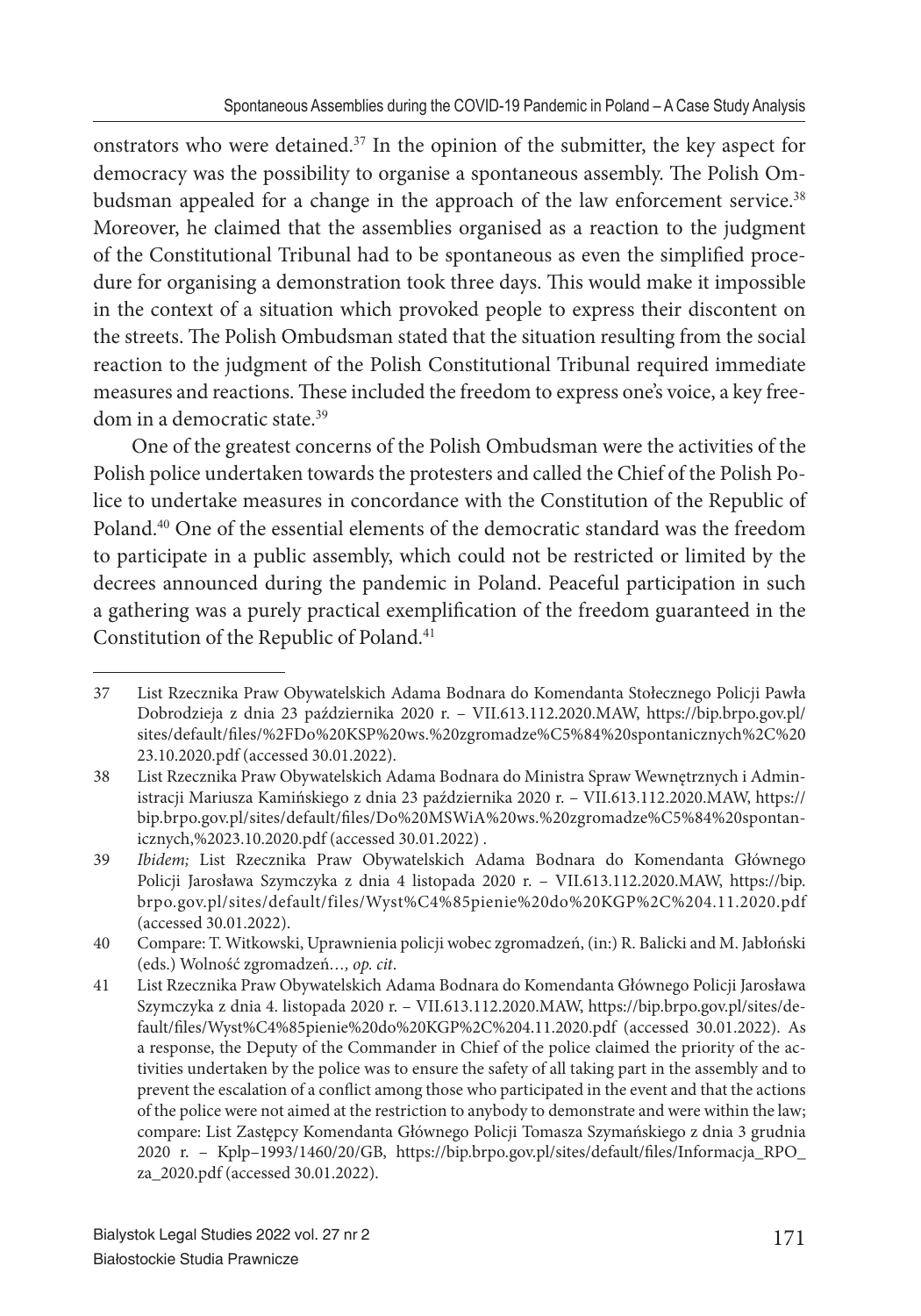The measures taken by the police during the spontaneous assembly in the night of 22/23 October 2020 were classified as excessive by the Polish Ombudsman. Detention and the imposition of fines were one of the actions which were considered a breach of law by the police. Moreover, the Ombudsman expected the withdrawal of the motion from the court as it was an illegal decision. All things considered, it was claimed that the actions of the police violated the sphere of freedom of the demonstrators, as they did not break any law (there was no act of parliament which restricted the freedoms guaranteed in the Constitution of the Republic of Poland).<sup>42</sup>

#### **Conclusions**

The global COVID-19 pandemic affected the public sphere in many areas.<sup>43</sup> Still, even the unprecedented battle with the pandemic could not justify some of the actions undertaken by the authorities in Poland. The Polish government claimed that public health was of utmost importance and did not explain the whole context of the implemented legal changes and the ban on spontaneous assemblies. In the opinion of the Polish Ombudsman, the COVID-19 pandemic could not have been the explanation for the practical ban on spontaneous assemblies as one of the COVID-19 measures.<sup>44</sup> The right of the society in a democratic state to react immediately to an event which affects people cannot be limited by the decree. The authorities in Poland did not wish to discuss the implications of the ban on spontaneous assemblies in public. Such an attitude helped the opposition to consolidate and gather those who wanted to protest against the government. Potentially, it may have resulted in changes in the political arena – for example the formation of the movement for the protection of political rights in Poland operating even in times of pandemic. Nevertheless, those who

<sup>42</sup> List Rzecznika Praw Obywatelskich Adama Bodnara do Komendanta Stołecznego Policji Pawła Dobrodzieja z dnia 25 listopada 2020 r. – VII.613.112.2020.ST, https://bip.brpo.gov.pl/sites/default/files/Informacja\_RPO\_za\_2020.pdf (accessed 30.01.2022). As a response, the Deputy of the Commander in Chief of the police answered that it was not possible to expect from the police the analysis of the concordance of a particular legal act (a decree) with the Constitution of Poland; compare: List Rzecznika Praw Obywatelskich do Komendanta Głównego Policji, https://bip.brpo. gov.pl/sites/default/files/2021-11/Do\_KGP\_zgromadzenia\_spontaniczne\_22.11.2021.pdf (accessed 30.01.2022).

<sup>43</sup> H. Lorenz, E. Turhan, The Pandemic and Criminal Law - A Look at Theory and Practice in Germany, 'Bialystok Legal Studies' 2021, vol. 6, pp. 9–10; E. M. Guzik-Makaruk, Some Remarks on the Changes in the Polish Penal Code During the Pandemic, 'Bialystok Legal Studies' 2021, vol. 6, pp. 28–29.

<sup>44</sup> The website of the Polish Ombudsman, www.rpo.gov.pl, List Rzecznika Praw Obywatelskich Adama Bodnara do Ministra Spraw Wewnętrznych i Administracji Mariusza Kamińskiego z dnia 23 października 2020 r. – VII.613.112.2020.MAW,https://bip.brpo.gov.pl/sites/default/ files/Do%20MSWiA%20ws.%20zgromadze%C5%84%20spontanicznych,%2023.10.2020.pdf (accessed 30.01.2022).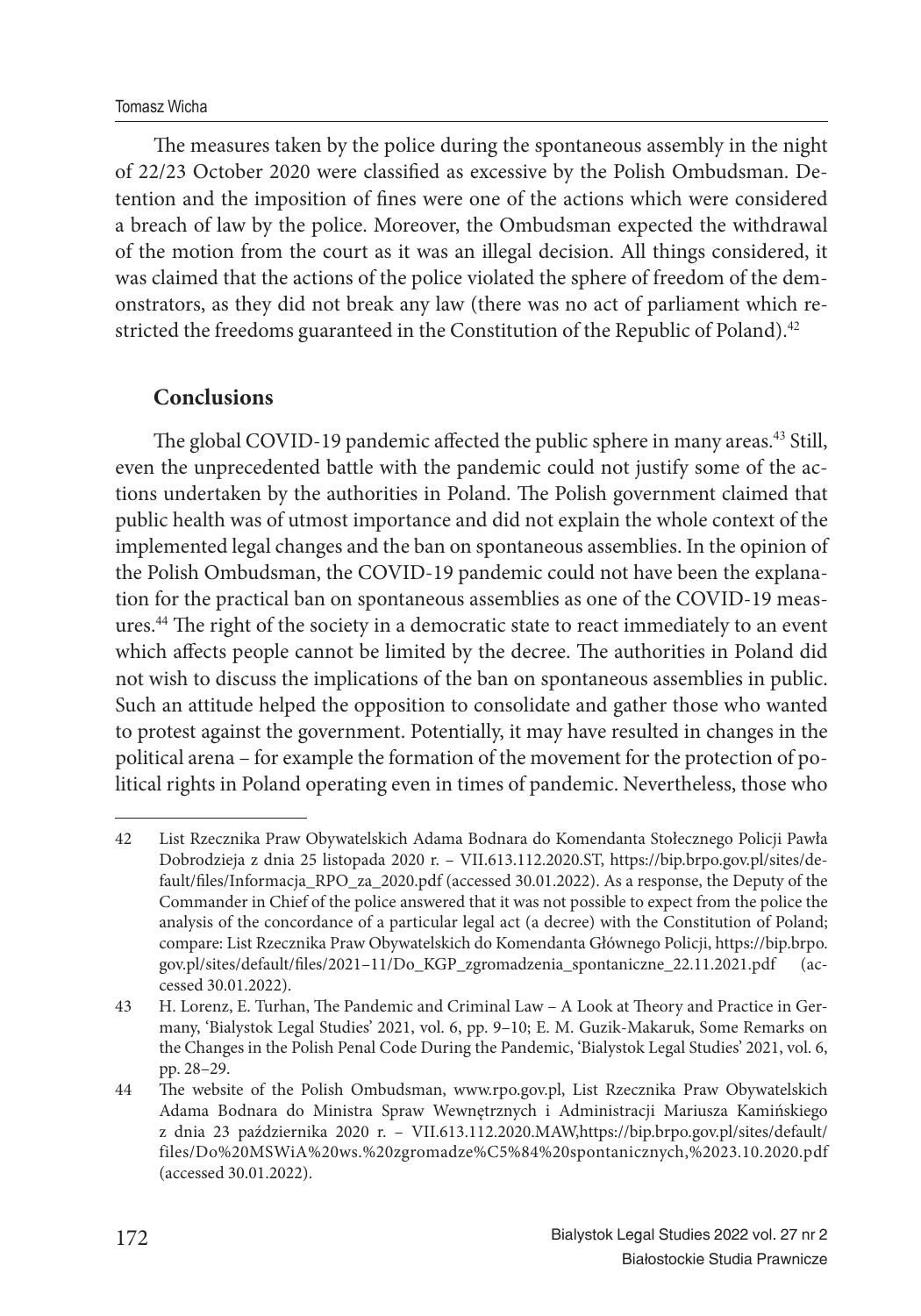decided to participate in the spontaneous assembly were not discouraged by a potential penalty.<sup>45</sup>

Furthermore, the decree is not a proper legal framework to restrict the right which was guaranteed in the Constitution of the Republic of Poland. The opportunity to organise a spontaneous event is widely treated in democratic states as a freedom which cannot be restricted, even under a pandemic regime.<sup>46</sup> Moreover, under the circumstances of the COVID-19 pandemic, the authorities should have made it possible to organise spontaneous assemblies in a safe way for those participating in the event.<sup>47</sup> In fact, in the situation when a prior announcement of a demonstration is not possible or is impractical, it is the responsibility of the authorities to prepare the infrastructure for a spontaneous assembly.<sup>48</sup> The lack of such infrastructure should be perceived as a breach of human rights. The ban on spontaneous assemblies due to the pandemic could have had an additional implication as well – the possibility to ban spontaneous assemblies under other circumstances as well.<sup>49</sup> Last but not least, the protection of diverse forms of the organisation of society including spontaneous assembly is a core responsibility of a democratic state.<sup>50</sup> The protection of the freedom of assemblies is guaranteed by the Constitution of Poland and its limitation could be established by the Council of Ministers, but such a decision must not breach the principle of such freedom.

<sup>45</sup> P. Rojek-Socha: Karać za zgromadzenia? Są wytyczne dla prokuratorów, 31 October 2020, https:// www.prawo.pl/prawnicy-sady/jakie-zarzuty-za-udzial-w-manifestacji-nielegalne-zbiegowisko,504168.html (accessed 10.01.2022); S. Szołucha: Wolność zgromadzeń w pandemii. Mimo kilkudziesięciu rozporządzeń, obywatele protestują, 15 February 2021, https://mamprawowiedziec.pl/czytelnia/artykul/wolnosc-zgromadzen-w-pandemii-mimo-kilkudziesieciu-rozporzadzen-obywatele-protestuja (accessed 20.12.2021); D. Sitnicka: Nowe limity, to samo bezprawie. Rząd nadal dusi zgromadzenia publiczne, 30 May 2021, https://oko.press/nowe-limity-to-samo-bezprawie-rzad-nadal-dusi-zgromadzenia-publiczne (accessed 20.02.2022).

<sup>46</sup> Rok 2020 – pandemia, kryzys praworządności, wyzwania dla praw człowieka, Warsaw 2021, https://www.hfh r.pl/wp-content/uploads/2021/02/2020.Pandemia-kryzys-praworzadnosci-wyzwania-dla-praw-czlowieka-01–02.pdf, pp. 43–50 (accessed 20.01.2022).

<sup>47</sup> List Rzecznika Praw Obywatelskich Adama Bodnara do Komendanta Stołecznego Policji Pawła Dobrodzieja z dnia 23 października 2020 r. – VII.613.112.2020.MAW, https://bip.brpo.gov.pl/ sites/default/fi les/%2FDo%20KSP%20ws.%20zgromadze%C5%84%20spontanicznych%2C%20 23.10.2020.pdf (accessed 30.01.2022).

<sup>48</sup> Read more: D. Habrat, Problematyka odpowiedzialności za wybrane wykroczenia związane ze zgromadzeniami, 'Wojskowy Przegląd Prawniczy' 2012, no. 3, pp. 1–9.

<sup>49</sup> Read more: P. Chmielnicki, D. Minich, R. Rybkowski, M. Stachura and K. Szocie, The COVID-19 Pandemic as an opportunity for a permanent reduction in civil rights, 'Studia Iuridica Lublinensia' 2021, vol. 30, no. 4, pp. 77–109.

<sup>50</sup> Compare: S. Iwanowski, Prawne formy organizowania się społeczeństwa, 'Samorząd Terytorialny' 2010, no. 1–2, pp. 22–30.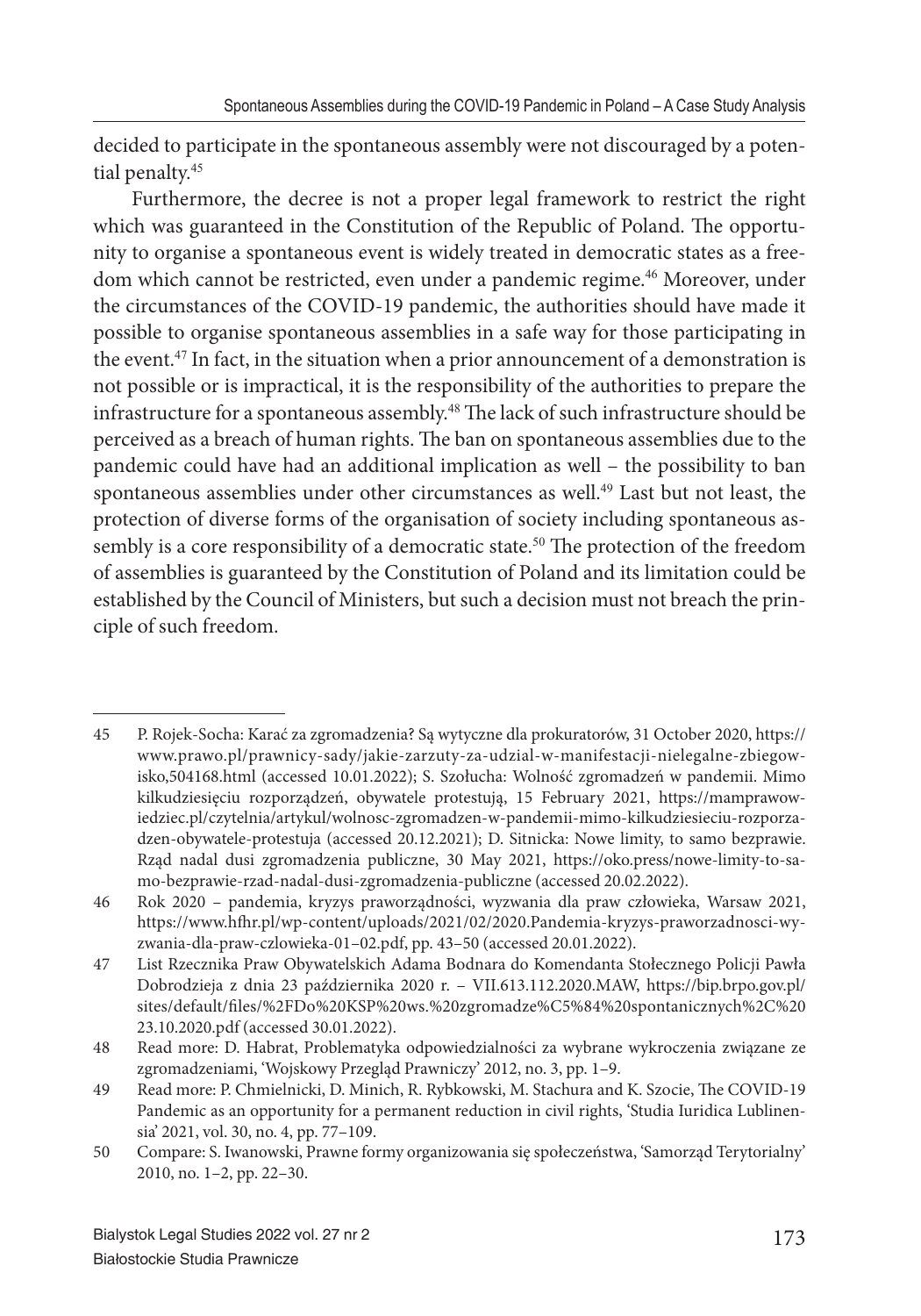#### **REFERENCES**

- Adamus R., Przesłanka eugeniczna (embriopatologiczna) jako przesłanka legalnego przerywania ciąży – glosa do wyroku Trybunału Konstytucyjnego z 22.10.2020 r. (K 1/20), 'Palestra' 2020, no. 11.
- Bodnar A. and Ziółkowski M., Zgromadzenia spontaniczne, 'Państwo i Prawo' 2018, no. 5.
- Barańska M., The subjective dimension of fake news, 'Studia Iuridica Lublinensia' 2021, vol. 30, no. 5.
- Chmielnicki P., Minich D., Rybkowski R., Stachura M. and Szocie K., The COVID-19 Pandemic as an opportunity for a permanent reduction in civil rights, 'Studia Iuridica Lublinensia' 2021, vol. 30, no. 4.
- COVID-19 nie usprawiedliwia tłumienia protestów, https://amnesty.org.pl/covid-19-nie-usprawiedliwia-tlumienia-protestow.
- Czarny P. and Naleziński B., Wolność zgromadzeń, Warsaw 1996.
- Czuchnowski W., 'Trybunał zagwarantował PiS bezkarność', 17 July 2018, https://wyborcza. pl/7,75398,23683227,trybunal-konstytucyjny-zagwarantowal-pis-bezkarnosc.html.
- Dąbrowska-Kłosińska P., Grzelak A. and Nimark A., The use of COVID-19 digital applications and unavoidable threats to the protection of health data and privacy, 'Bialystok Legal Studies' 2021, vol. 26, no. 3.
- Florczak-Wątor M., Niekonstytucyjność ograniczeń praw i wolności jednostki wprowadzonych w związku z epidemią COVID-19 jako przesłanka odpowiedzialności odszkodowawczej państwa, 'Państwo i Prawo' 2020, no. 12.
- Florczak-Wątor M., Zgromadzenia cykliczne. Glosa do wyroku TK z dnia 16 marca 2017 roku, Kp 1/17, LEX/el. 2017.
- Gajda A., Important amendments in Polish regulation of freedom of assembly, 'Przegląd Prawa Konstytucyjnego' 2016, vol. 34, no. 6.
- Gajda A., Restrictions on human rights and freedoms during the time of epidemic in Poland, 'Przegląd Prawa Konstytucyjnego' 2020, vol. 57, no. 5.
- Gliszczyńska-Grabias A. and Sadurski W., The Judgment that wasn't (but which nearly brought Poland to a standstill) – 'Judgment' of the Polish Constitutional Tribunal of 22 October 2020, K1/20, 'European Constitutional Law Review' 2021, vol. 17, issue 1.
- Gołda-Sobczak M., Zgromadzenia publiczne w polskim systemie prawnym i ich znaczenie dla kultury i sztuki, 'Środkowoeuropejskie Studia Polityczne' 2014, no. 2.
- Goździaszek Ł., Electronic signature of the taxpayer in times of COVID-19, 'Bialystok Legal Studies' 2021, vol. 26, no. 4.
- Grabowski R., Ewolucja ustawowych wolności zgromadzeń w Polsce, (in:) R. Balicki and M. Jabłoński (eds.) Wolność zgromadzeń, Wrocław 2018.
- Guzik-Makaruk E. M., Some Remarks on the Changes in the Polish Penal Code During the Pandemic, 'Bialystok Legal Studies' 2021, vol. 6.
- Gwóźdź T., Special legal solutions introduced in regard to the relationship with COVID-19 affecting municipal budgets – selected issues, 'Bialystok Legal Studies' 2021, vol. 26, no. 4.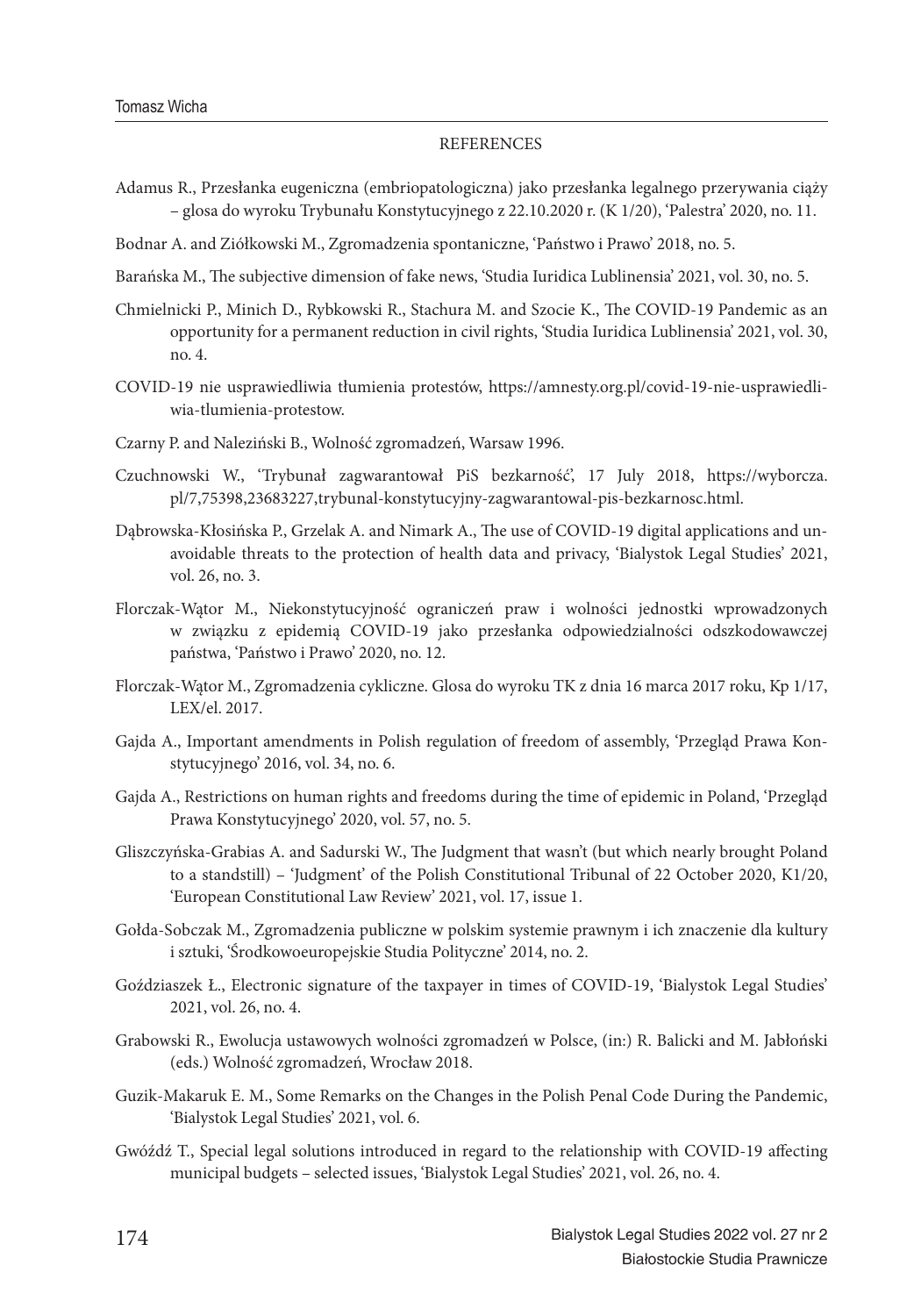- Habrat D., Problematyka odpowiedzialności za wybrane wykroczenia związane ze zgromadzeniami, 'Wojskowy Przegląd Prawniczy' 2012, no. 3.
- Helsińska Fundacja Praw Człowieka, Prawo o zgromadzeniach. Praktyczny przewodnik, Warsaw 2017.
- Historia o tym, jak PiS podporządkował sobie Trybunał Konstytucyjny, 30 November 2016, https:// www.polityka.pl/tygodnikpolityka/kraj/1685206,1,historia-o-tym-jak-pis-podporzadkowal-sobie-trybunal-konstytucyjny.read.
- Holocher J., *In dubio pro libertata* jako dyrektywa interpretacyjna uwagi na kanwie orzecznictwa Trybunału Konstytucyjnego, 'Przegląd Prawa Publicznego' 2019, no. 7–8.
- Iwanowski S., Prawne formy organizowania się społeczeństwa, 'Samorząd Terytorialny' 2010, no. 1–2.
- Kinowska-Mazaraki Z., The Polish Paradox: From a Fight for Democracy to the Political Radicalization and Social Exclusion, 'Social Sciences' 2021, no. 10.
- Kołaczkowski B., The new notion and classification of assemblies, 'Adam Mickiewicz University Law Review', 2016.
- Korolczuk E., Explaining mass protests against abortion ban in Poland: the power of connective action, 'Zoon Politikon' 2016, no. 7.
- List Rzecznika Praw Obywatelskich Adama Bodnara do Komendanta Głównego Policji Jarosława Szymczyka z dnia 4 listopada 2020 r. – VII.613.112.2020.MAW, https://bip.brpo.gov.pl/sites/default/fi les/Wyst%C4%85pienie%20do%20KGP%2C%204.11.2020.pdf.
- List Rzecznika Praw Obywatelskich do Komendanta Głównego Policji, https://bip.brpo.gov.pl/sites/default/files/202111Do\_KGP\_zgromadzenia\_spontaniczne\_22.11.2021.pdf.
- List Rzecznika Praw Obywatelskich Adama Bodnara do Komendanta Stołecznego Policji Pawła Dobrodzieja z dnia 23 października 2020 r. – VII.613.112.2020.MAW, https://bip.brpo.gov.pl/ sites/default/files/%2FDo%20KSP%20ws.%20zgromadze%C5%84%20spontanicznych%2C%20 23.10.2020.pdf.
- List Rzecznika Praw Obywatelskich Adama Bodnara do Komendanta Stołecznego Policji Pawła Dobrodzieja z dnia 25 listopada 2020 r. – VII.613.112.2020.ST, https://bip.brpo.gov.pl/sites/default/ fi les/Informacja\_RPO\_za\_2020.pdf
- List Rzecznika Praw Obywatelskich Adama Bodnara do Ministra Spraw Wewnętrznych i Administracji Mariusza Kamińskiego z dnia 23 października 2020 r. – VII.613.112.2020.MAW, https:// bip.brpo.gov.pl/sites/default/files/Do%20MSWiA%20ws.%20zgromadze%C5%84%20spontanicznych,%2023.10.2020.pdf.
- List Zastępcy Komendanta Głównego Policji Tomasza Szymańskiego z dnia 3 grudnia 2020 r. Kplp– 1993/1460/20/GB, https://bip.brpo.gov.pl/sites/default/fi les/Informacja\_RPO\_za\_2020.pdf.
- Lorenz H., Turhan E., The Pandemic and Criminal Law A Look at Theory and Practice in Germany, 'Bialystok Legal Studies' 2021, vol. 6.
- Łukaszczyk A., Zgromadzenia spontaniczne w orzecznictwie Europejskiego Trybunału Praw Człowieka i ich wpływ na Polską regulację prawną, (in:) R. Balicki and M. Jabłoński (eds.), Wolność zgromadzeń, Wrocław 2018.
- Malkiewicz-Jaros A., O wolności zgromadzeń w aspekcie teorii formalizmu, pozytywizmu prawniczego i prawa natury, (in:) R. Balicki and M. Jabłoński (eds.), Wolność zgromadzeń, Wrocław 2018.